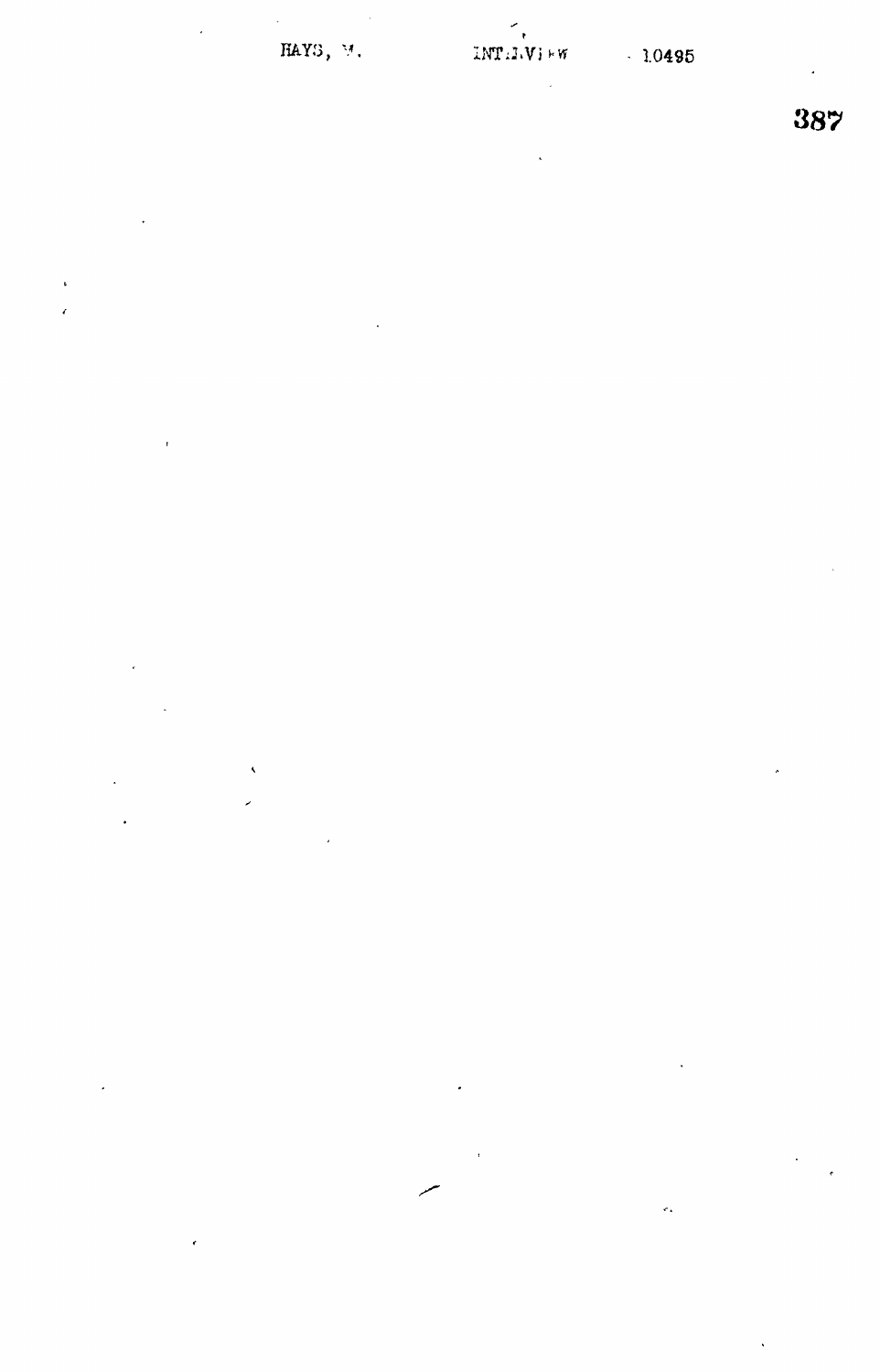|  | $-11$ |  |
|--|-------|--|
|  |       |  |

|                                             |  | LEGEND & STORY FORM           |  |  |
|---------------------------------------------|--|-------------------------------|--|--|
|                                             |  | WORKS PROGRESS ADMINISTRATION |  |  |
| Indian-Pioneer History Project for Oklahoma |  |                               |  |  |

 $388<sup>1</sup>$ 

k,

 $\ddot{\phantom{a}}$ 

|                                   | HAYS, M.                               | INTERVIEW.                                                                                                     | 10495. |  |  |  |  |
|-----------------------------------|----------------------------------------|----------------------------------------------------------------------------------------------------------------|--------|--|--|--|--|
|                                   |                                        | Field worker's name Robert H. Boatman.                                                                         |        |  |  |  |  |
|                                   | ど                                      | This report made on (date) April 19, 1938. 193                                                                 |        |  |  |  |  |
|                                   | 1. This legend was                     | secured from (name) M. Hays.                                                                                   |        |  |  |  |  |
|                                   | Address Route #4, Blanchard, Oklahoma. |                                                                                                                |        |  |  |  |  |
|                                   |                                        | This person is (mal, or recreated in the, riskard, material,                                                   |        |  |  |  |  |
|                                   |                                        |                                                                                                                |        |  |  |  |  |
| 2.                                |                                        | Origin and history of legend or story contains the contract of the contract of the contract of the contract of |        |  |  |  |  |
| Development of country from 1893. |                                        |                                                                                                                |        |  |  |  |  |
|                                   |                                        | Removal of Roff to present place.                                                                              |        |  |  |  |  |
|                                   |                                        |                                                                                                                |        |  |  |  |  |

3. Write out the legend or story as completely as possible. Use blank sheets nd attach firmly to this form. Number of sheets attached

 $\frac{1}{2}$ 

 $\ddot{\phantom{a}}$ 

 $\ddot{\phantom{0}}$ 

 $\mathbf{r}^{\mathrm{c}}$ 

 $\ddot{\phantom{1}}$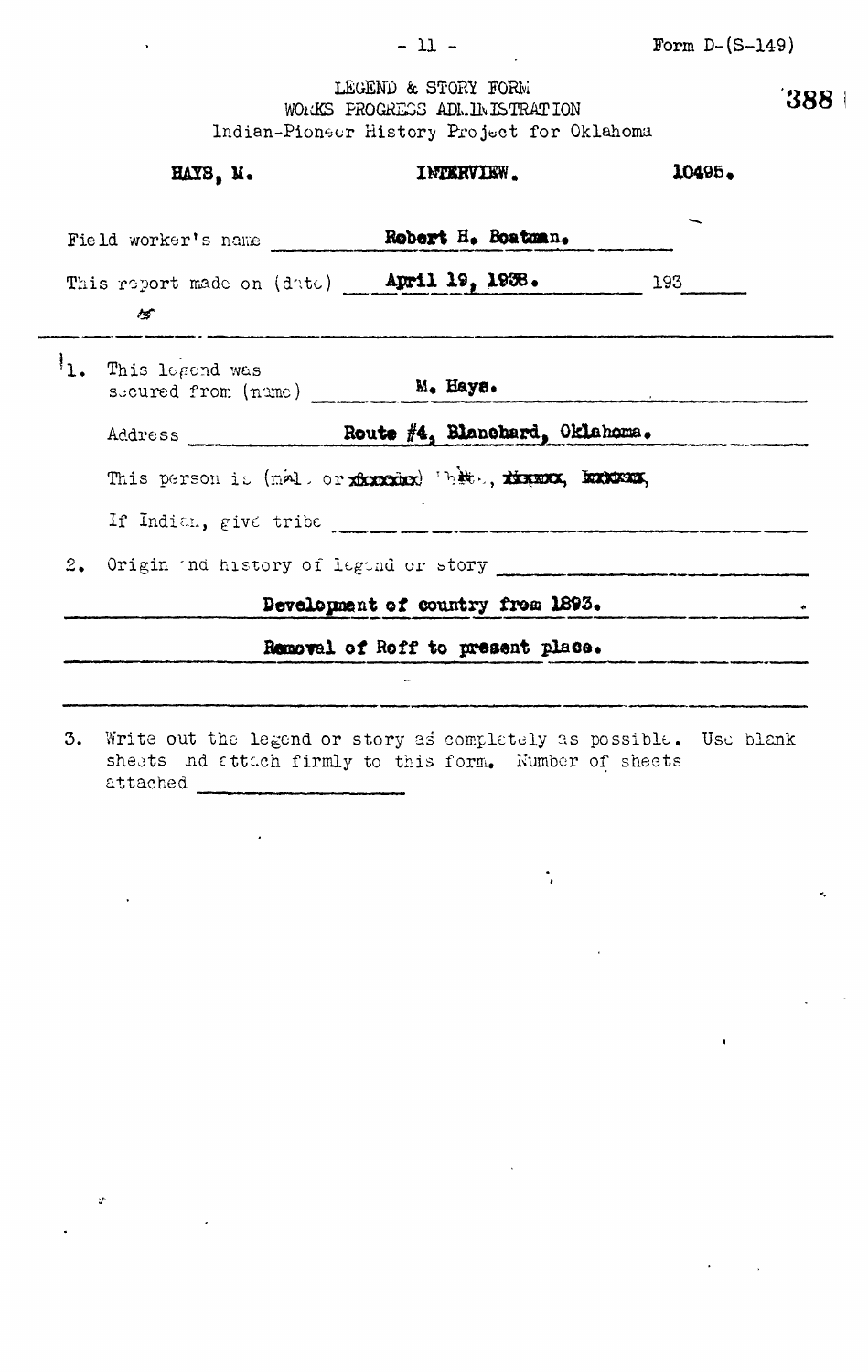**389**

**Robert H« Boatmen,** Investigator, **April 19, 193B.**

> **Interview With U« Hays,** Rt. 2, Blanchard, Oklahoma.

**X was. born In Arkansas, June 24, 1879, and remained there til l at the age of fourteen years, I was loaded into a covered wagon and with ay parents came to** the Indian Territory, crossing the Arkansas Hiver near **old Tamaha, Indian Territory ^ which place came near being the end of the expedition,**

*'Share* **was no bridge and we were towed across by a tug boat which was pulled across by an underwater cable.** When we ware just about the middle of the stream, something went wrong with the cable and the boat broke loose **and down the rirer we went at the mercy of the torrent After floating** *mvm* **two miles we jammed into beck whioh happened to be the side we were trying to** gain so we lost no time in making our departure from the boat. We traveled along, crossing Canadian River at **the old Young Crossing known aa the old corner saloon**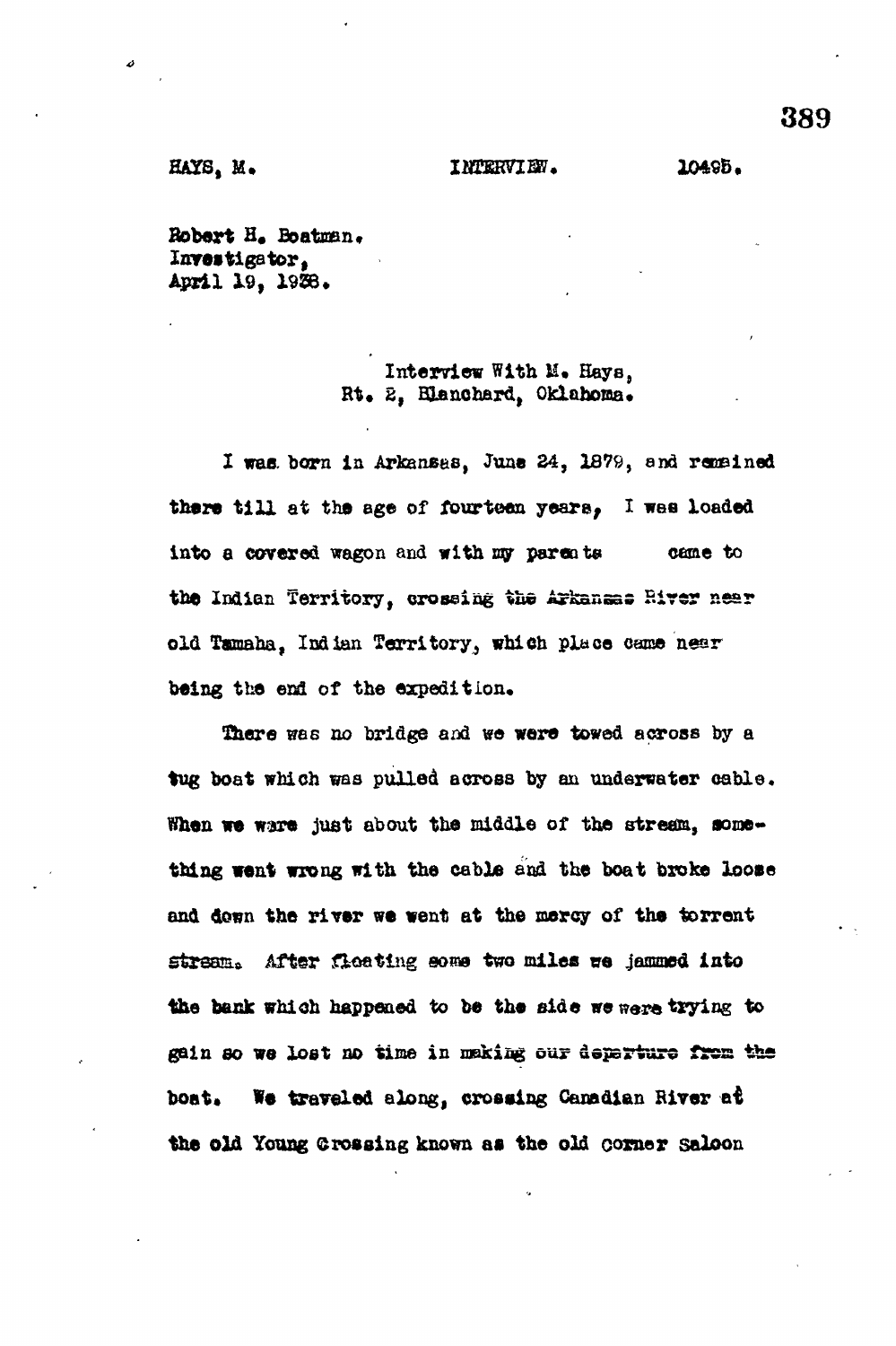INTERVIEW.

10495.

 $-2-$ 

and finally settled in the Chickasaw Nation, ten miles south of where Ada now is.

Our home was a log cabin of which the windows and doors were of hand-made boards and opened and closed from the outside.

We had little furniture and what we did have was mostly hand-made. Tin plates and bucket lids served for plates and tin cans served for cups.

Everything moved along nicely; people made an easy living for game was plentiful and in many instances a turkey or deer could be killed from the door of the cabin.

My first employment here was using a pair of mules and a katy-did plow, breaking out sod. The sod was so very heavy when breaking that it was a continual roll of turf from one end to the other. The land however, was very fertile and when a crop was once planted a good harvest was assured.

The principal crops grown were corn and wheat; corn visided from fifty to seventy-five bushels par acre and wheat from twenty to thirty bushels.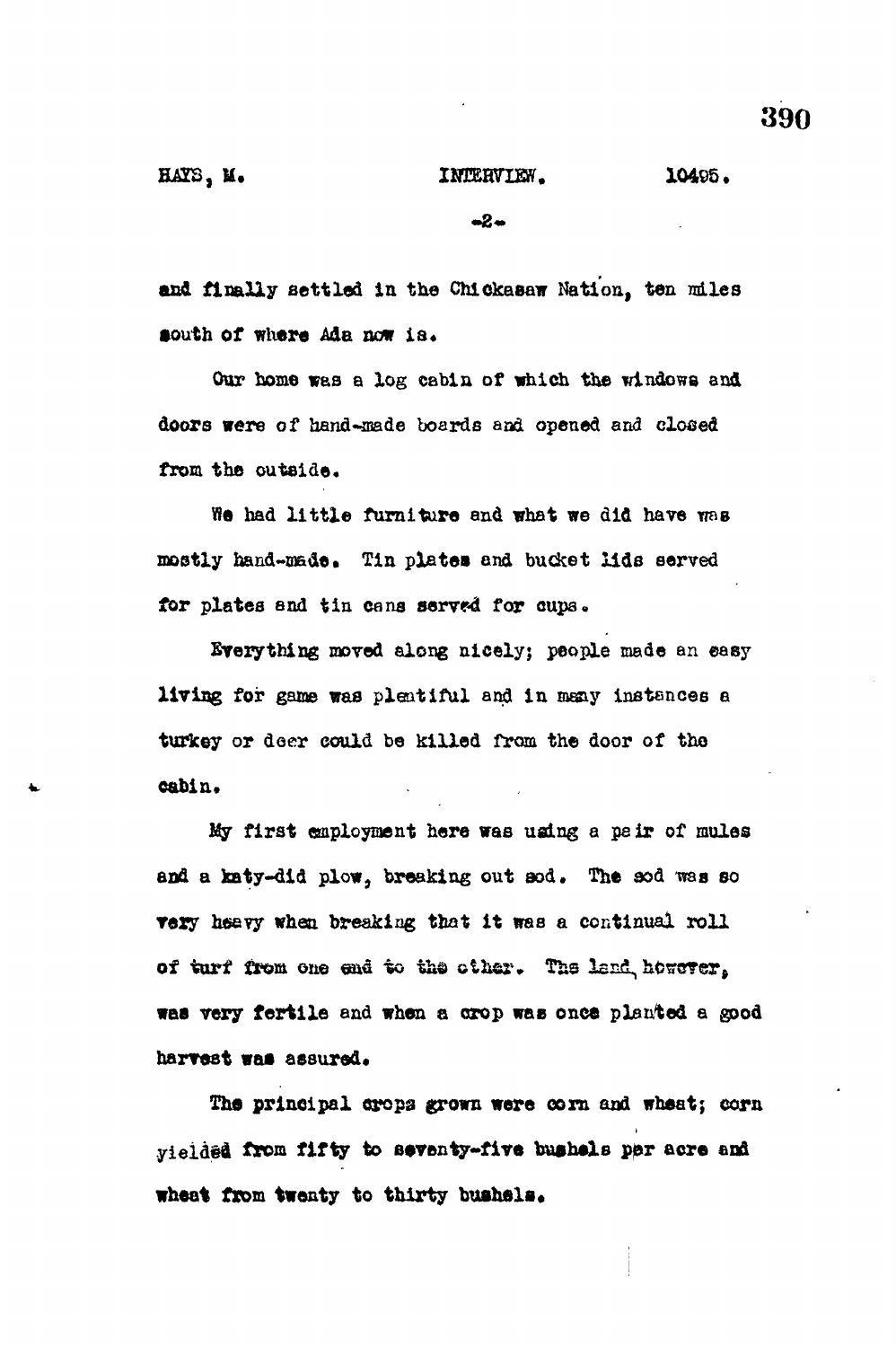Old Roff was a small country town and was the principal trading point of this section of the country and was located some distance east of where Hoff now stands; the town was moved in 1905.

In 1893 the town of Ada was a ranch and ferm land. There were only two stores there, the first of which was owned by Jeff Reid and the second one was owned by A. John Daggs. This place was used principally as an exchange to trade with the Indians who were very friendly, especially the Chiekaaaw tribe.

The Chickasaws were greet sportsmen, especially at bronc busting end steer riding and were good narksmen with bows and arrows. When one of them was hunting he always relied an his bow and arrows rather than his fire arms.

In 1895 began the fuller development of this section of the country. The railroads came through and the town of Ada was then fully established and grew at a very rapid rate until today it has become a center of this section and has many advantages.